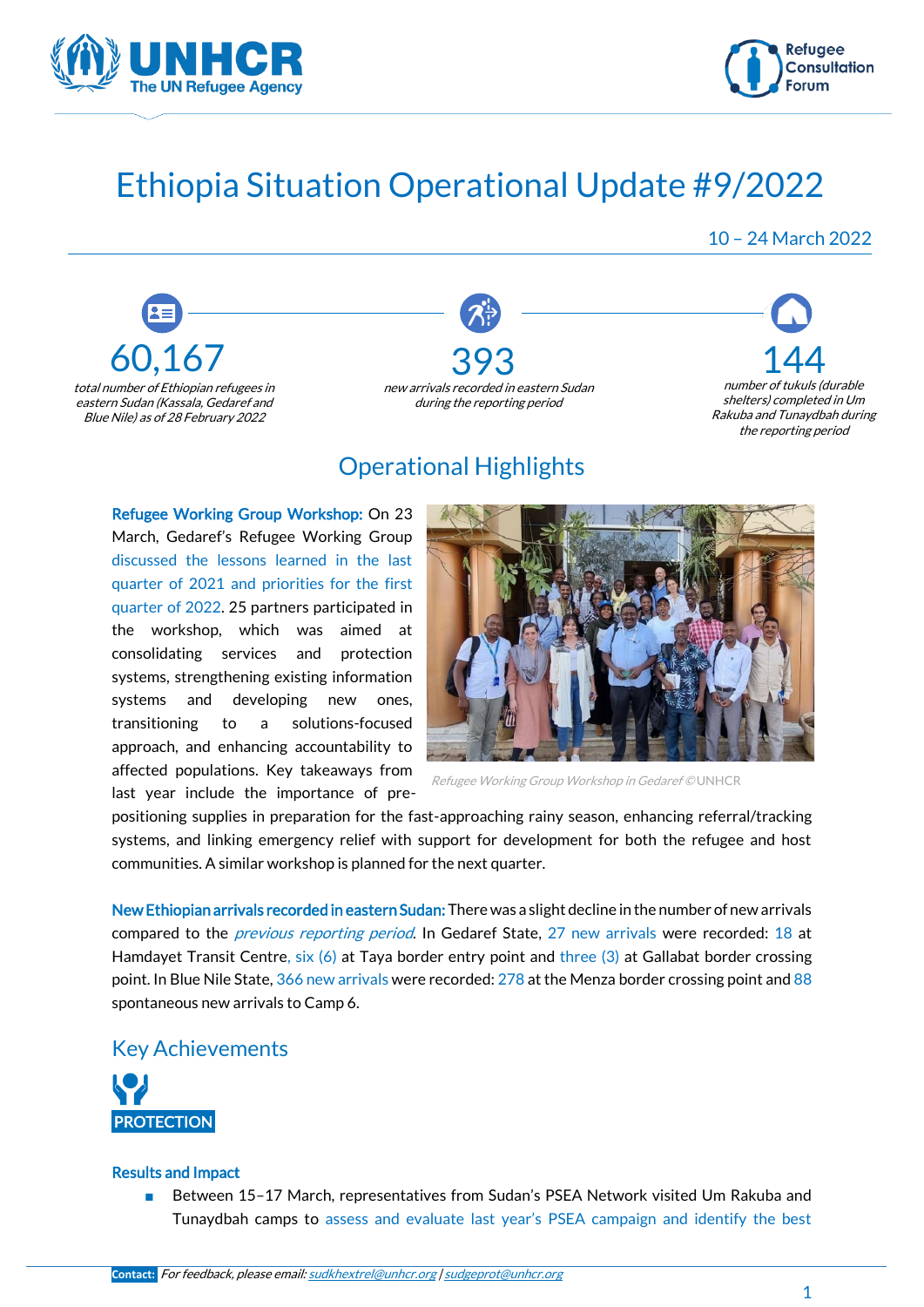



practices to be adopted for this year's campaign. The delegation, led by the PSEA Network Coordinator, met with the UNHCR protection team and other protection partners to assess where technical support and recommendations could be provided. The delegation also participated in discussions with women, youth and community leaders.

- To commemorate Sudanese Mother's Day, SCCW conducted a GBV awareness raising session in Um Rakuba, which was attended by 64 children (30 girls and 34 boys) aged between 13 and 17 years old. The session sought to increase participants' knowledge of GBV and the available services.
- Preparations are underway by Gedaref's GBV sub-working group to conduct a GBV safety audit for the first quarter of the year so as to ensure GBV risks are mitigated and prevented in refugee hosting locations. Tools incorporating questions on education and nutrition and a dashboard to facilitate data collection are currently being drafted by members. This activity follows the previous safety audit carried out in September 2021 and is part of a wider and sustained response to addressing GBV.
- As part of capacity building efforts, UNHCR conducted an orientation session for child protection partners on 17 March to discuss the protection indicators partners are expected to report on. Child protection partners will begin reporting on these new indicators this month.
- UNHCR and Sudan's Commission for Refugees (COR) individually registered 102 refugees in Um Rakuba and Tunaydbah camps and Babikri settlement. In addition, 2,060 ID cards were issued to registered refugees in Um Rakuba (1,089) and Tunaydbah (971).
- In Blue Nile, UNHCR and COR held two meetings with 50 refugees from various refugee committees in Camp 6 on preparedness for the rainy season, *tukul* plastering and fire prevention and mitigation measures.

#### Identified Needs and Remaining Gaps

- Scaling up access to livelihood opportunities will be critical to strengthening refugees' selfreliance and reducing protection risks, including the risks associated with onward movement.
- Ensuring children's access to safe environments and promoting their psychosocial well-being in Camp 6 via the operation of child-friendly spaces in Camp 6 is a key priority.



#### Results and Impact

- NRC distributed 1,140 student kits to students in Tunaydbah camp during the reporting period. The kits contain assorted learning materials, including school bags, pencils, sharpeners, exercise books, rubbers and water bottles.
- 427 new students were enrolled in Tunaydbah camp, bringing the total number of students enrolled at the primary education level to 2,167 students.
- NRC carried out Teacher in Crises Context (TiCC) trainings for 122 teachers (75 in Um Rakuba and 47 in Tunaybdah). The training sought to build the basic teaching competencies for unqualified or under-qualified teachers who were recruited to teach in the camp. NRC also collaborated with UNHCR and GBV partners to integrate GBV and PSEA into the training.
- Windle Trust International met with various stakeholders in Damazine, Wad Al Mahi and Camp 6 to introduce UNHCR-supported education programmes which will address the current education gaps for Ethiopian refugees.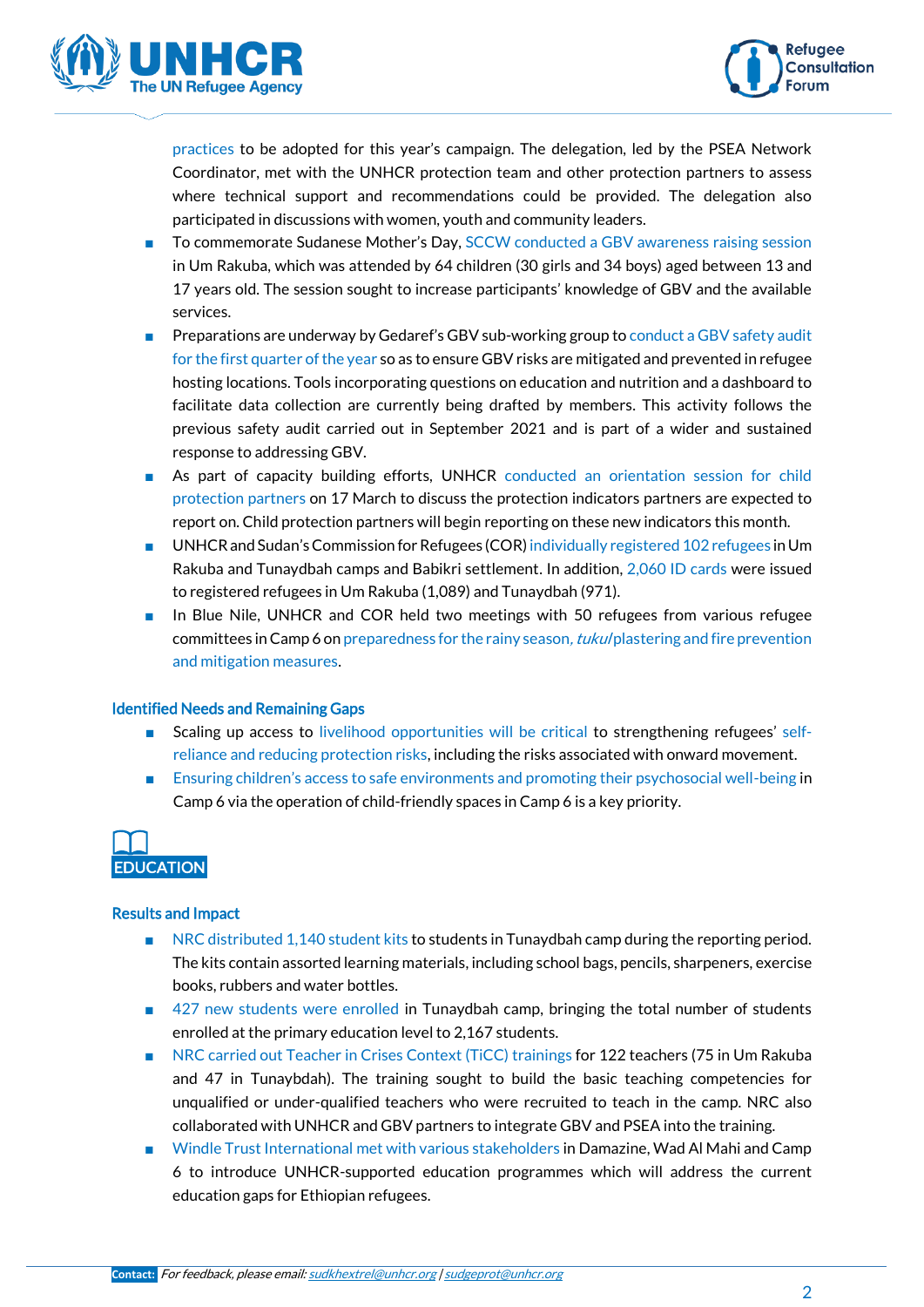



#### Identified Needs and Remaining Gaps

- More funding is needed to scale up assistance to secondary schools in Um Rakuba and Tunaydbah camps. Schools have been closed since January due to the funding gap.
- More funding is required to establish additional learning spaces and expanding existing spaces in Tunaydbah camp in order to accommodate more children.



HEALTH AND MENTAL HEALTH AND PSYCHOSOCIAL SUPPORT (MHPSS)

#### Results and Impact

- ALIGHT referred nine (9) emergency cases from Um Rakuba (6) and Tunaydbah (3) for secondary care support and 14 chronic non-emergency cases (10 refugees and 4 Sudanese nationals) from Um Rakuba and Tunaydbah to Gedaref. The non-emergency cases were provided with the necessary diagnostic, care and treatment by WEDCO, whose four-month project aims to support 120 cases.
- Eight (8) cases (all refugees) of Hepatitis E were recorded in Tunaydbah. This was a similar number compared to the previous two weeks. Case line lists are maintained by MSF-OCA and MSF-CH. As part of prevention and mitigation measures, community awareness and mobilization on improved hygiene practices continue.
- Through monthly mobile services, SFPA supported delivery of HIV and TB treatment and follow up on few cases in Babikri camp. The delivery of routine HIV services continued in the other locations.
- During the reporting period, CAFA Development Organisation provided medical consultations to some 400 patients in Camp 6 – of which 25% were from the nearby host community.
- Save the Children provided psychosocial support to five (5) refugee students in Camp 6.

#### Identified Needs and Remaining Gaps

- Additional funding is required to scale up the capacity of CAFA health clinic to provide services to refugees and host community members in Camp 6.
- Efforts are underway to establish referral pathways for tertiary health care in Gedaref State.
- There is a shortage of Bacillus Calmette-Guérin (BCG) syringes at the Gedaref state and national level which has interrupted the BCG vaccination roll out against TB. Follow up is currently being made.



#### Results and Impact

- Water supply was provided at 22 litres per person per day  $(I/p/d)$  in Um Rakuba, 30  $I/p/d$  in Tunaydbah, 26 l/p/d in Village 8, and 29 l/p/d in Babikri. This brings the average available water supply to 27.5 l/p/d which exceeds the *[SPHERE post emergency standard](https://spherestandards.org/)* of 20 l/p/d. Water supply was provided at 16 l/p/d in Camp 6 in Blue Nile State.
- UNHCR constructed ten (10) emergency latrines in Camp 6 to meet the needs of new arrivals. Work is underway to build durable latrines and showers.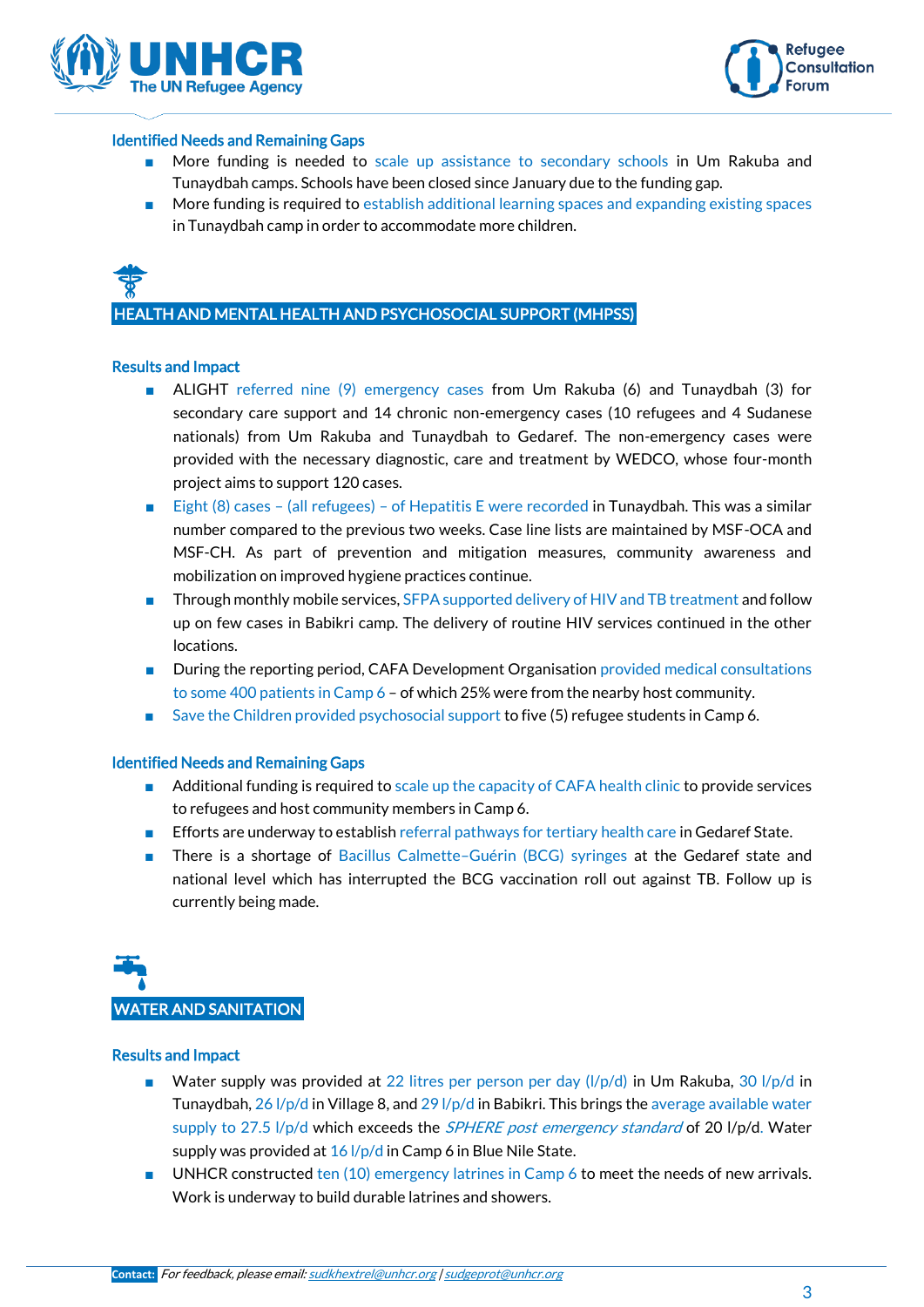



- As part of efforts to promote good hygiene practices, 10,930 soap bars were distributed in Blue Nile. In addition to this, ten (10) hygiene promotion sessions were conducted by 12 volunteers, including in schools, reaching an estimated 330 people in total.
- Solidarités International conducted two (2) hygiene promotion campaigns in Babikri, reaching some 900 people.
- CARE rehabilitated 100 communal latrines and 49 showers Tunaydbah while SRCS constructed 40 latrines and 40 showers in both Tunaydbah and Um Rakuba.
- WHH collected 6.0 tons of solid waste for disposal and reached 6,500 people in hygiene promotion campaigns in Um Rakuba.

#### Identified Needs and Remaining Gaps

- The construction of household latrines in Babikri, Tunaydbah and Um Rakuba remains a priority.
- Scaling up the water supply provision in Camp 6 will be critical to reducing competition for resources and promoting peaceful co-existence.



#### Results and Impact

- **■** In Um Rakuba, NRC completed the construction of a further  $27$  tukuls, bringing the total number of tukuls to 1,000.
- In Tunaydbah, a further  $117$  tukuls were built by ACTED and Medair, bringing the total number of tukuls to 450.
- In Camp 6, 66 tents were pitched to accommodate the newly arrived refugee families.

#### Identified Needs and Remaining Gaps

The completion and transfer of over 4,400 tukuls is expected by the end of 2022 in Babikri, Tunaydbah and Um Rakuba. More funding is required to build additional tukuls for the remaining refugee families in refugee-hosting locations in Gedaref and Blue Nile States.

## Ĭ CAMP COORDINATION AND CAMP MANAGEMENT

#### Results and Impact

- In Tunaydbah, DRC distributed fire safety materials, including buckets, extinguishers, fire safety gloves, helmets, masks and megaphones during the reporting period. These items were distributed between the fire safety committee and to specific points in each block as agreed with COR, community leaders, and the fire safety committee.
- In Babikri, DRC set up a fire-safety committee to help mitigate the risk of any fire in the settlement.<br>
Distribution of fire-safety materials © DRC

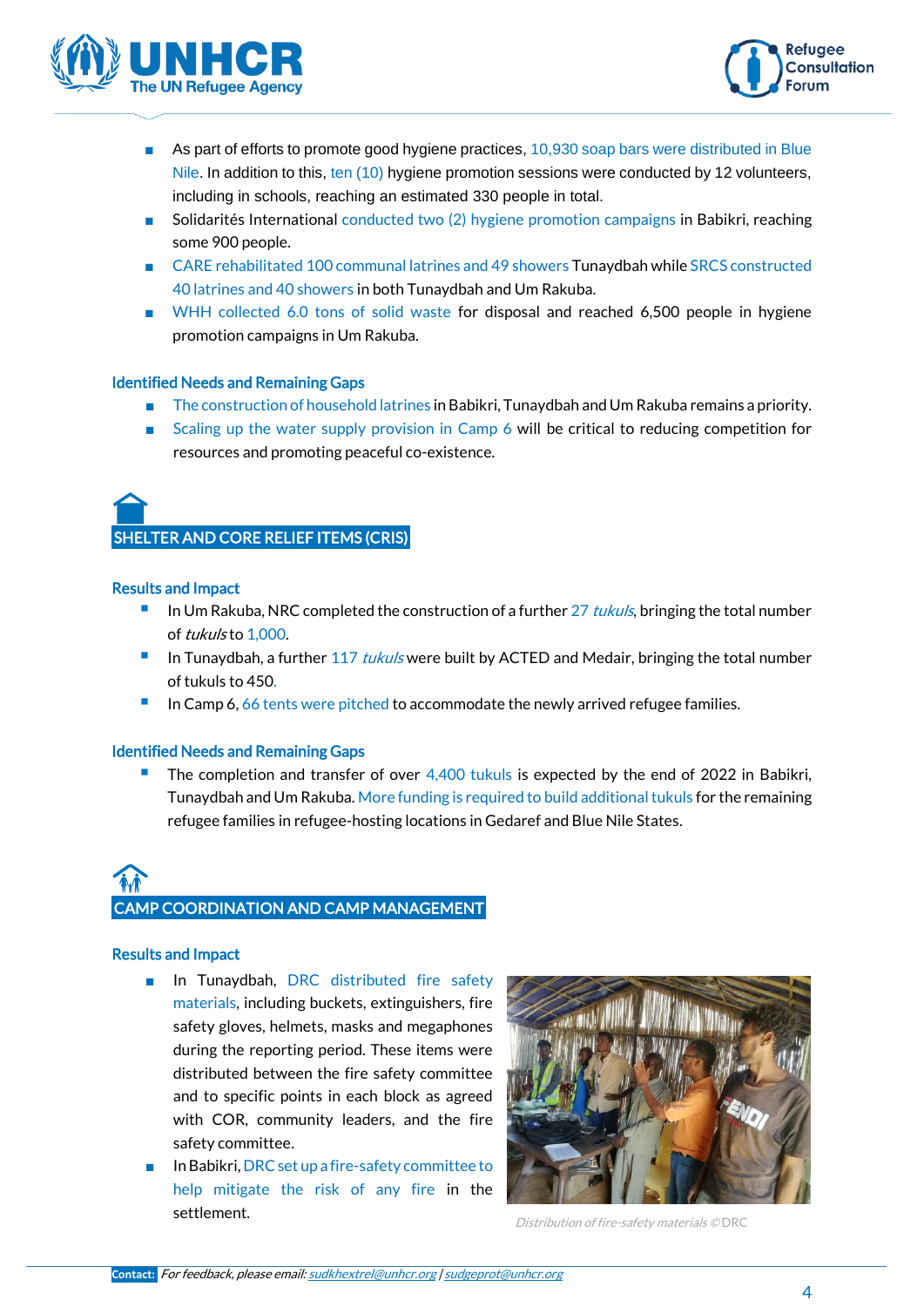



- In conjunction with partners, NCA carried out a blanket distribution of 50kg of charcoal, 900 dignity kits and 2,200 potties for children under 5 in Tunaydbah.
- DRC distributed footballs, volleyballs, football/volleyball nets, sports kits to various sports teams in the camps.
- In collaboration with COR, 5,240 soap bars was distributed to 2,620 individuals in Village 8.

#### Identified Needs and Remaining Gaps

Additional funding and support are required to address gaps in preparations for the rainy season in Babikri, Tunaydbah and Um Rakuba, including the construction of additional drains and pedestrian bridges.

# COMMUNICATING WITH COMMUNITIES

#### Results and Impact

■ In Um Rakuba, ALIGHT held three (3) awareness sessions on human trafficking, prevention and response, reaching 31 women and girls.

#### Identified Needs and Remaining Gaps

■ Scaling up support for livelihood activities to reduce the risk of onward movement is a priority.

### WORKING IN COORDINATION

In response to the Ethiopia situation in eastern Sudan, UNHCR is working with authorities and partners to provide lifesaving assistance and protection to Ethiopian refugees and asylum seekers as well as host communities. UNHCR and COR co-chair the Inter-Agency Refugee Working Group (RWG), which meets on a bi-weekly basis, to strengthen coordination of the response. UNHCR also chairs the protection working group and co-chairs all sub-working groups but food security and livelihoods. In addition, UNHCR participates in thematic working group meetings on WaSH, Health and Education chaired by designated partners. Together, we work to provide refugees and others of concern the assistance and protection they need. Please consult the list of partners involved in the refugee response in Sudan and their activity areas at "[Partner Coverage, Who, Does What and Where \(3W\)](https://data2.unhcr.org/en/documents/details/90948) - National Level" which may be found on [UNHCR Sudan data portal](https://data2.unhcr.org/en/country/sdn).